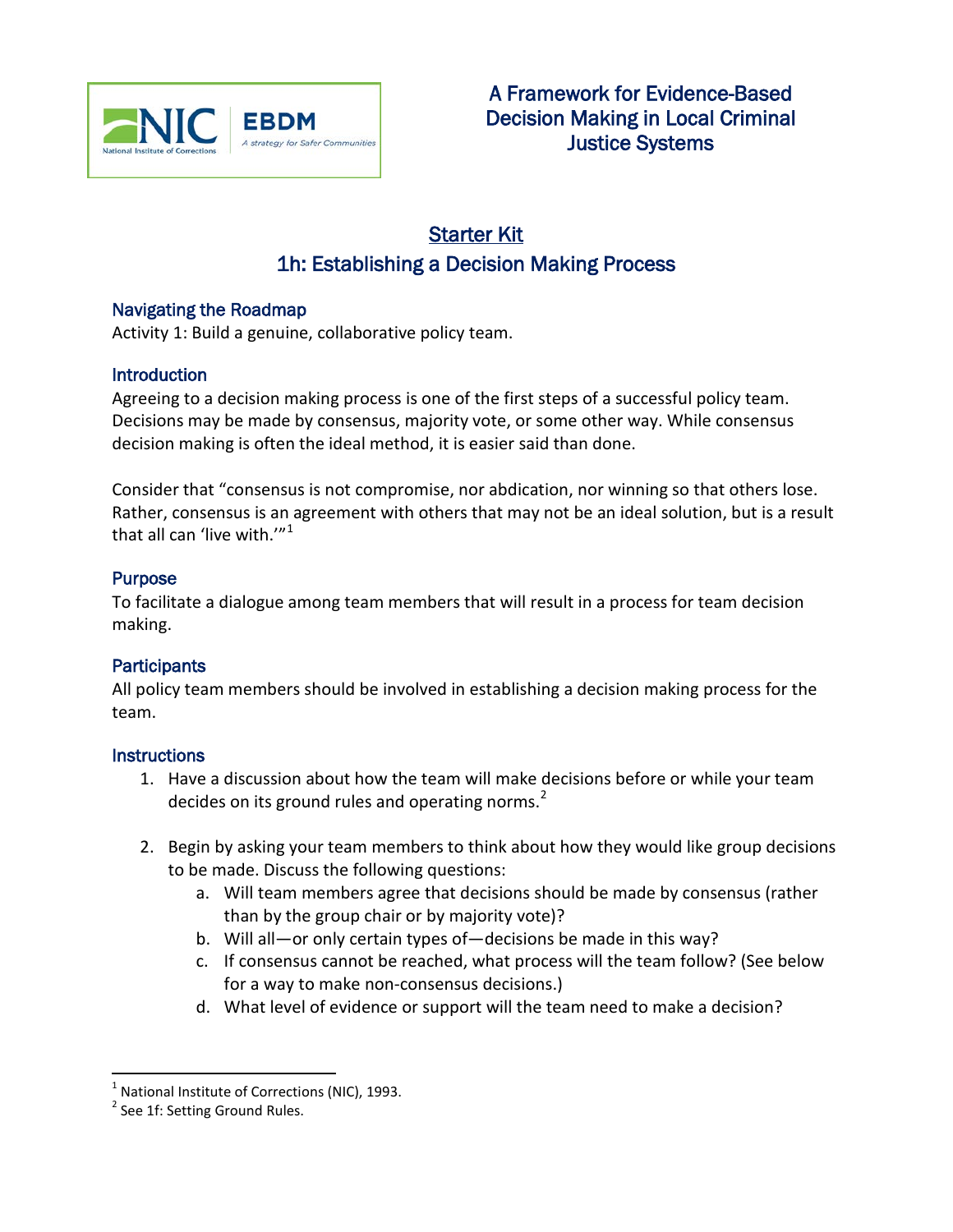- e. What will happen when team members are absent from a meeting? Will decisions be made or held until all members are present?
- 3. Once agreement is made on the issues above, designate someone to record the agreedupon decision making guidelines. These should be included in your policy team's charter, along with your team's ground rules.

### *Possible Process for Making Non-Consensus Decisions*

When consensus is not possible, your team may agree to a voting process. For example, policy team members might vote using their thumbs (or some other signal the team agrees to) to indicate

- "I fully and completely support this decision" (thumbs up);
- "I do not fully and completely support this decision (i.e., there are some things about it I would prefer were different) but I can live with it" (thumbs horizontal); or
- "I cannot support this decision" (thumbs down).

The team can move forward with a decision as long as there are no "thumbs down's." That is, everyone on the team must completely support the decision or agree to "live with it" in order for the decision to be made.

In cases where one or more team member cannot support the decision (thumbs down), engage those team members in a dialogue about what the team would have to do in order to create a situation where everyone could live with the decision.

## **Tips**

Consider the following tips when working with your team to come to agreement or to make a decision:

- There may be some instances where different decision making methods are used. Ensure that team members are aware of the decision making "mode" prior to entering into discussions about decisions.
- In order to arrive more quickly at consensus, use facts and information—not opinions or beliefs—as the basis of conversation. An alternative approach is to provide an allotted amount of time for team members to express opinions and beliefs; when time is up, restrict the discussion to factual information.
- Recognize the difference between disagreement and conflict. Disagreements are healthy; they force the group to consider different options and select the best course of action. Disagreements turn to conflict when team members get emotionally attached to issues or positions, sometimes resulting in personal attacks on other team members. Encourage your team to "stay professional" by keeping their comments and criticisms focused on work items and processes, not the persons involved.  $3$

<sup>&</sup>lt;sup>3</sup> SMART Technologies, 2004.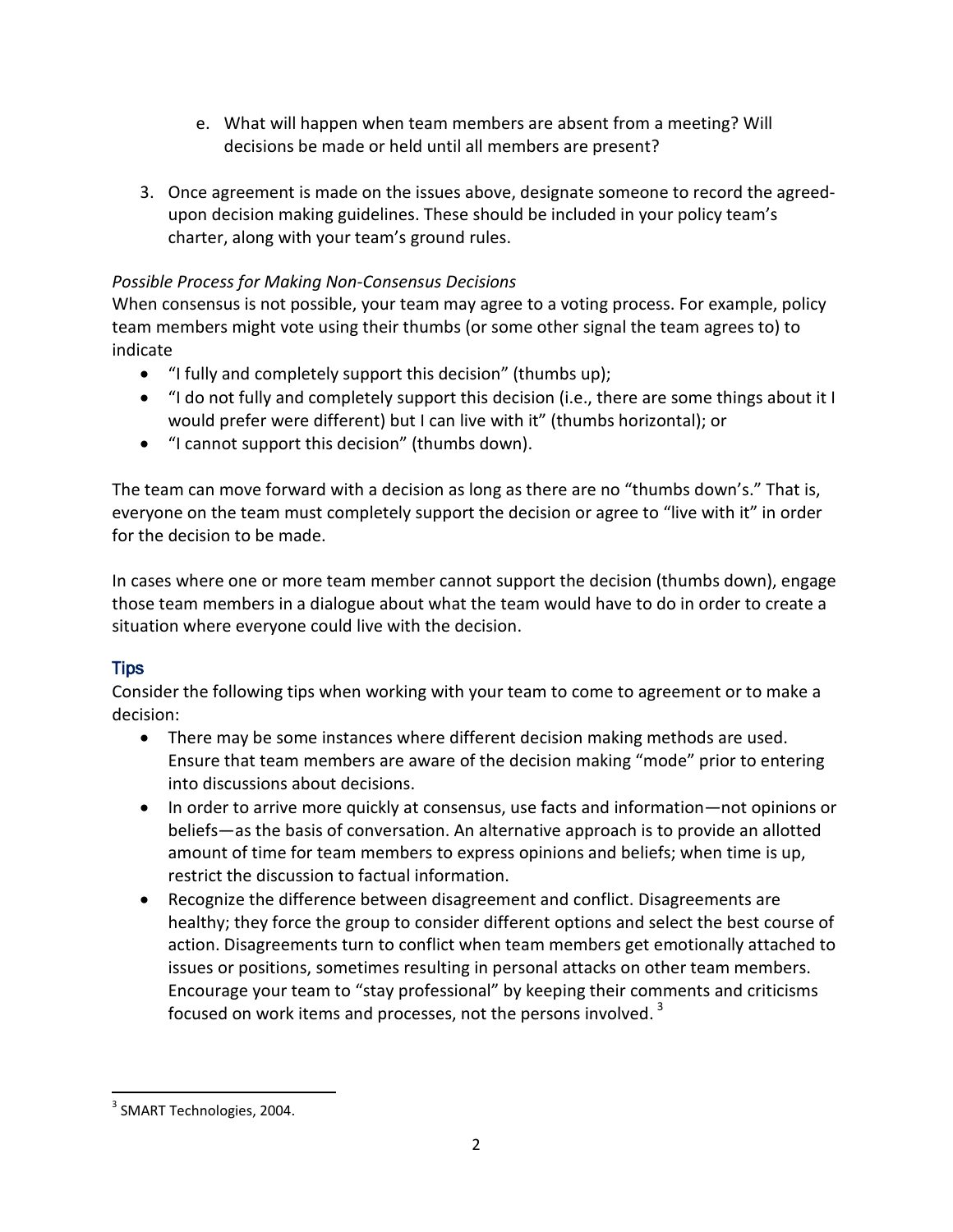### Example: Eau Claire County, Wisconsin, Decision Making Guidelines

The policy team has agreed on the following guidelines for decision making:

- All members have equal status for the purposes of input and decision making.
- Team members are allowed to send a designee if they are unable to attend a scheduled meeting. Communication of this must be made in writing to the chair prior to the scheduled meeting date.
- Decisions will be reached by consensus whenever possible and team members will use the consensus decision rule:
	- o I am at least 70% comfortable with or in favor of the decision, and I will be 100% committed to it.
	- o I am 60% comfortable with the decision, but still have reservations and need more information. I am responsible for finding the information I need.
	- o I am less than 50% comfortable with the decision. I am responsible for presenting an alternative solution.
- Even though the EBDM policy team has no legal authority to force any changes in the criminal justice system at any of its points, justice stakeholders impliedly agree and consent that they will give great deference to a consensus decision of the entire EBDM policy team. Although individual justice stakeholders still retain their statutory and constitutional prerogative to exercise their discretion, they impliedly agree that if they decline to consider or implement a recommended practice or procedure, they will articulate clear and specific reasons explaining why, in good conscience, they will not consider or implement the consensus decision.

### Example: Milwaukee County, Wisconsin, Decision Making Guidelines

All members have equal status for the purposes of input and decision making.

Whenever possible, decisions will be reached by consensus, whether members are present at a scheduled meeting or not. If consensus cannot be reached, decisions shall be made as follows:

- A proponent of the decision shall make a motion which shall be stated in a meeting agenda issued at least three business days in advance of a meeting.
- The motion may be put to a vote at the meeting if a quorum is present; a quorum shall consist of at least eight members of the policy team.
- A motion shall carry if a majority of the policy team members present at the meeting vote in favor.

Decisions of the policy team are subject to legal limitations on the authority of any agency with a representative on the policy team. However, a decision of the policy team binds the representative to make a good faith effort to use their authority to implement the decision or persuade their agency to authorize the necessary action or seek the necessary authority.